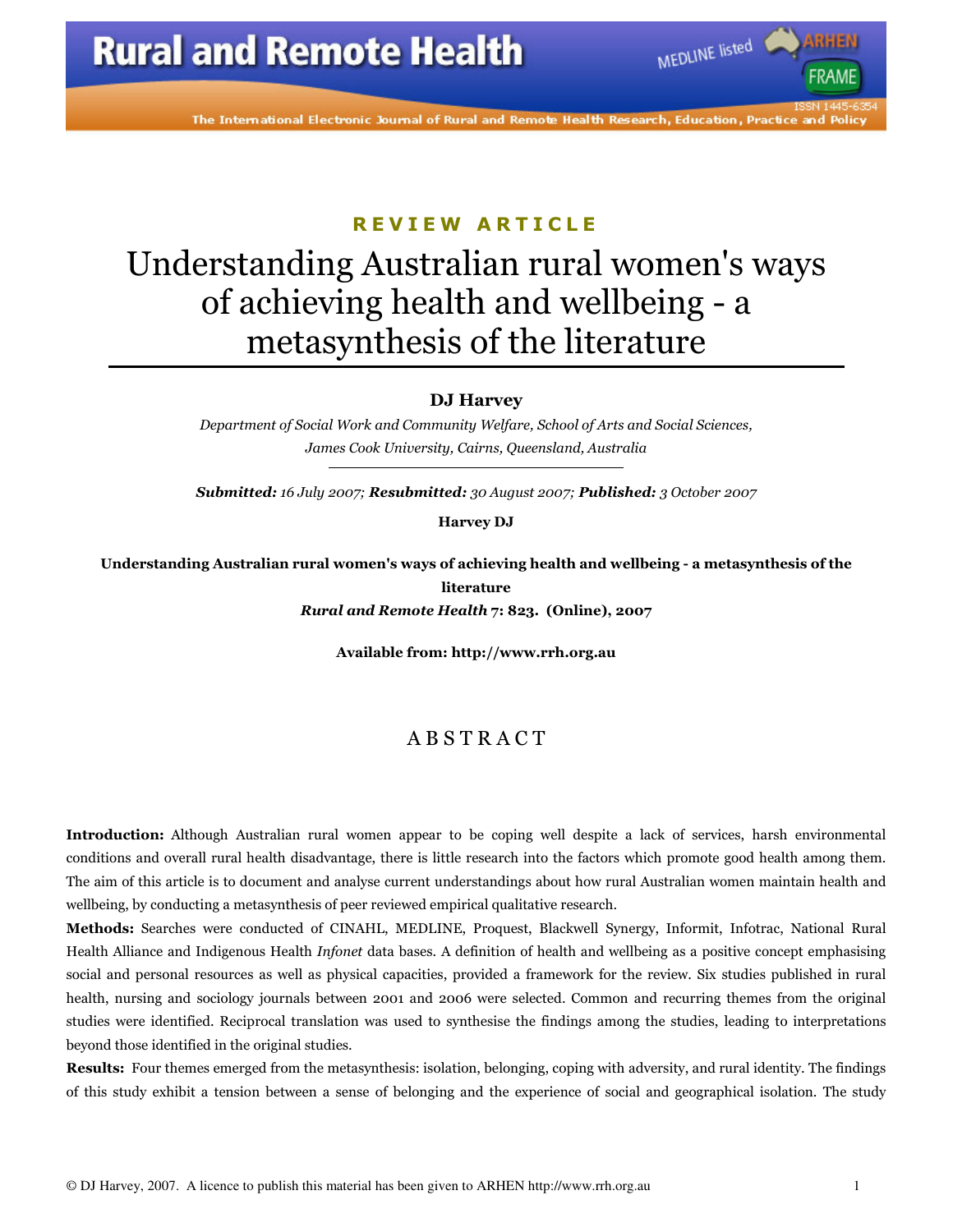The International Electronic Journal of Rural and Remote Health Research, Education Practice and Policy



findings also reveal tension between adherence to a strong gendered rural identity which fosters a culture of stoicism and self reliance and feelings of resistance to societal expectations of coping with adversity.

Conclusions: Metasynthesis enabled a deeper understanding of the health and wellbeing of rural women in Australia. The social experiences of rural women influence the way they construe their health and wellbeing. Understanding how women maintain health and wellbeing is critical in ensuring that policies and services meet the needs of rural women and do not entrench existing inequalities.

Key words: Australia, health and wellbeing, metasynthesis, qualitative, women.

# Introduction

Approaches to addressing rural health disadvantage now focus on strengthening the capacity of rural communities to promote health and remain resilient to adversity, rather than on the delivery of medical services in small rural hospitals<sup>1</sup>. Studies in Australia have shown that rural women consider themselves to be healthy despite the stresses associated with rural living<sup>2</sup>. Understanding the factors that underlie this perception of good health will make an important contribution to policies and services aimed at improving health and resilience in rural communities.

The purpose of this article is to review selected health and social science literature relating to rural women's health and wellbeing by conducting a metasynthesis of selected peer reviewed empirical qualitative research. The aim of the metasynthesis is to develop a deeper understanding of how rural women maintain health and wellbeing. Consistent with Creswell's<sup>3</sup> approach to reporting qualitative research, the literature is used to frame the research problem in the Background section. This is followed by a description of the methodology. The results of the study are the themes emerging from the metasynthesis. In the Discussion, these themes are discussed in relation to the relevant literature.

#### Background

Despite overall rural health disadvantage, lack of services and harsh social and environmental conditions, studies have shown that rural women rate their overall health positively across the lifespan. The Australian Longitudinal Study on Women's Health (known as Women's Health Australia) is a longitudinal population-based survey of a stratified sample of over 40000 Australian women selected from the Medicare database. The survey is designed to enable comparisons to be made between women living in different geographical areas, based on the widely accepted Rural, Remote & Metropolitan Areas (RRMA) classification system. The first survey, conducted in 1996 found that most women residing in rural and remote areas in the young (18-22 years), mid-age (45- 49 years) and older age (70-74 years) cohorts assessed their health as excellent/very good or good<sup>2</sup>.

Studies have shown that there are no significant differences in levels of stress and life satisfaction between women in urban and rural and remote settings<sup>2</sup>, even though Australians living outside metropolitan areas may be expected to have a heightened risk of mental health problems and mental disorders, due to a range of factors specifically related to the rural context<sup>4</sup>. These include isolation, economic restructuring, climatic extremes and distance from services<sup>4</sup>. Women's Health Australia found that although women in rural and remote areas experienced a similar number of stressful life events, they were less stressed by them than urban women<sup>2</sup> . In a randomised telephone survey of 394 women in Queensland, Bramston, Rogers-Clark, Hegney and Bishop<sup>5</sup> found no significant difference in levels of emotional distress between urban, rural and remote women.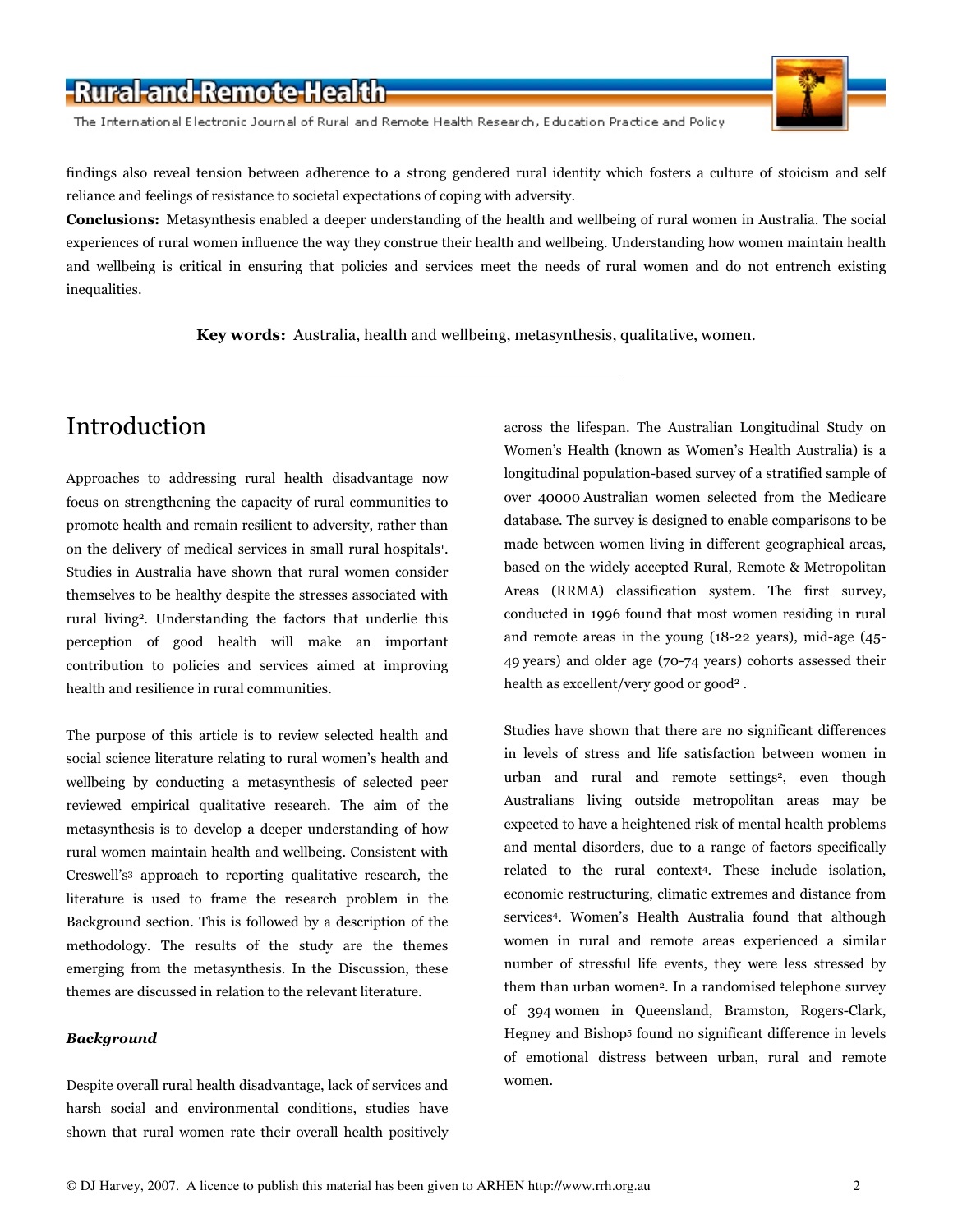The International Electronic Journal of Rural and Remote Health Research, Education Practice and Policy

Curtis and Rees Jones<sup>6</sup> maintain that qualitative research has an important role to play in explaining the findings of quantitative studies that describe health in terms of particular measurable indicators. This article reviews selected qualitative studies relating to the health and wellbeing of rural women in order to obtain a better understanding of accumulated findings that reveal rural women appear to be coping well despite the stresses associated with rural living and overall rural health disadvantage. Qualitative research also increases our understanding of health within the broader context of people's lives<sup>6</sup>. A metasynthesis of qualitative research relating to rural women's health and wellbeing deepens our understanding of the lived experience of rural women, and facilitates the utilisation of these studies in health policy, practice and research.

### Methods

Increased acceptance of evidence-based approaches to addressing health issues has led to interest in ways to synthesise the proliferation of qualitative research studies in health<sup>7</sup> . Metasynthesis is a methodological process for integrating findings from qualitative studies and locating them within a broader interpretive context<sup>8</sup>. It provides a means of analysing and presenting the accumulated understandings from qualitative research beyond the 'little islands of knowledge' of individual studies8,p367. The purpose of metasynthesis is to achieve a depth of understanding of a knowledge base and a level of conceptual development beyond that which is achievable by the more conventional narrative literature review<sup>9</sup>. A conventional literature review would have involved describing and summarising empirical studies and the identification of key themes. A metasynthesis of the literature has involved the juxtaposition of studies and the search for connections between them, in order to develop a more sophisticated understanding of health and wellbeing. The more complex concepts which emerge from the metasynthesis are linked to bodies of literature not previously explored in relation to these studies, and lead to new insights that can help explain how rural women maintain health and wellbeing.

While the relationship between gender and rurality has been well documented in the literature<sup>10-15</sup>, the impact of gender and rurality on health and wellbeing is an emerging area of inquiry<sup>16</sup>. The paucity of qualitative studies that explore how rural and remote women achieve health and wellbeing makes the process of metasynthesis ideal for documenting and enhancing the current knowledge base in this area.

#### Search strategy

Interpretations of health vary and in many studies the concept is not defined. My approach to selecting studies and conducting the analysis is informed by my background in social work and health promotion. According to the World Health Organisation definition of health, encapsulated in the Ottawa Charter for Health Promotion, health is not merely the absence of disease. It is a positive concept emphasising social and personal resources, as well as physical capacities<sup>17</sup>. In this study, the inclusive term 'health and wellbeing' is used to encompass this broad definition, which includes both physical and mental health. The review also reflects my previous experience as a health promotion officer with the Royal Flying Doctor Service. One of the challenges in working with each community was how to engage with them in developing broader understandings of health and wellbeing in order to design activities and programs that were relevant and meaningful to their lives<sup>18</sup>.

Searches were conducted of the following databases: CINAHL, MEDLINE, Proquest, Blackwell Synergy, Informit, Infotrac and Indigenous Health Infonet. Due to the dearth of research in peer reviewed journals, searches were also conducted of peer reviewed conference proceedings from the National Rural Health Alliance database to identify potentially relevant studies not found using key words. Key words searched in multiple combinations were rural, women, health, wellbeing, qualitative methods and Australia. The criteria for including studies were that they described the qualitative methodology, were published in peer reviewed journals, related to how rural women achieve health and wellbeing, and that studies were conducted in Australia. In order to focus on contemporary issues, inclusion was limited

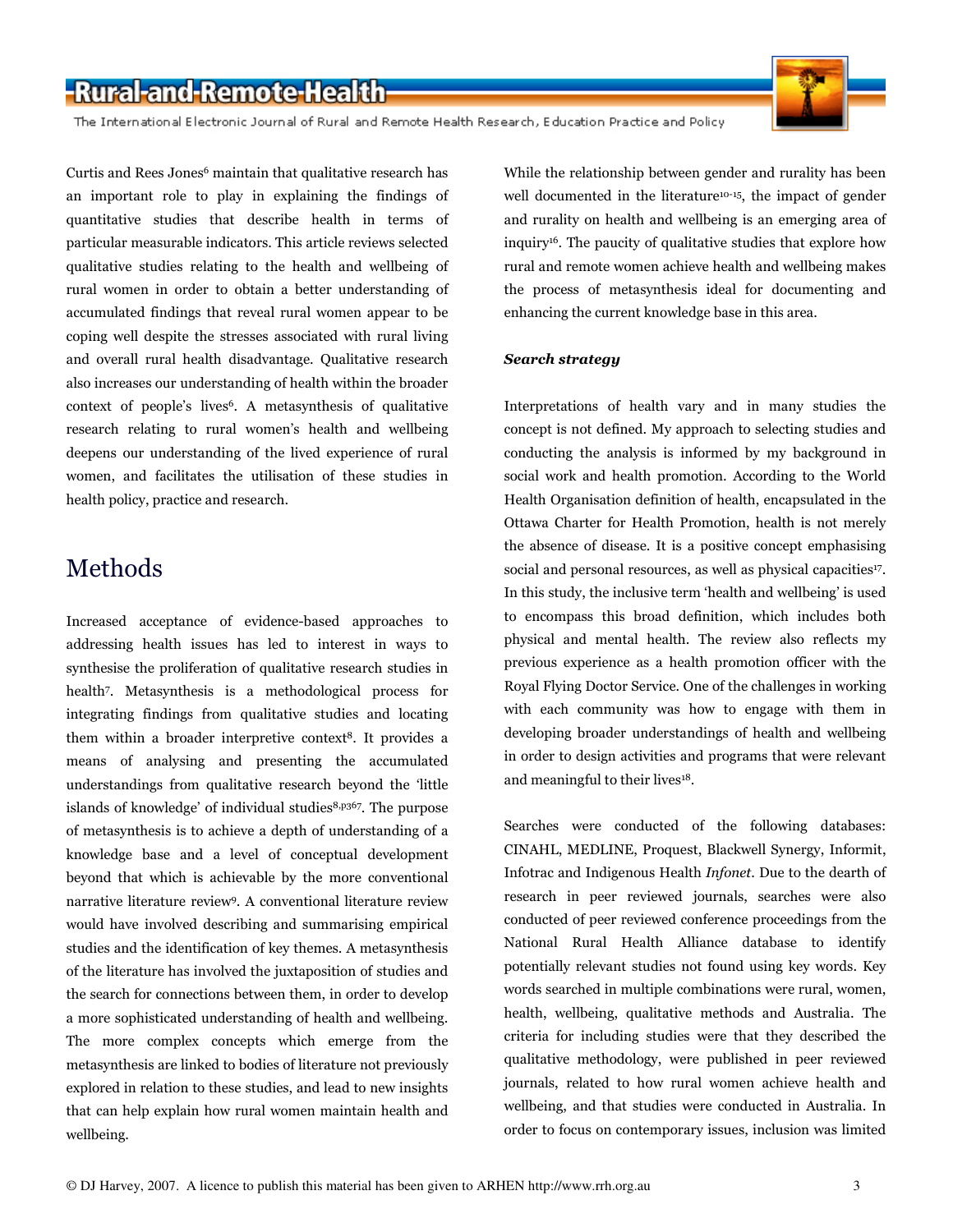The International Electronic Journal of Rural and Remote Health Research, Education Practice and Policy

to studies published between 2001 and 2006. Assessment of the quality of qualitative studies for a metasynthesis is contentious<sup>7</sup> . In this metasynthesis, a balance was sought between inclusiveness and the need to limit the sample size so as not impede the depth of analysis<sup>8</sup>. Studies' inclusion was based on the auditability of the methodology and the rich description of the data, which are recognised criteria for assessing qualitative research<sup>19</sup>. Articles considered within the criteria were reviewed for relevance. All articles not reporting empirical research were excluded. The main criteria used for exclusion was that the article was not based on empirical research, did not describe a qualitative methodology or was not published in a peer reviewed journal within the period specified.

#### Qualitative studies selected

The six articles from six separate studies were published in rural health, nursing and sociology journals. The studies were carried out in Queensland, New South Wales and South Australia. Participants included farm women, women from a non-English speaking background, same-sex attracted women and women from an isolated mining town. The age of participants was not stated in one study. Of the remaining studies, participants were aged between 18 and 87 years. None of the studies identified participants as being of Aboriginal or Torres Strait Islander background, and no studies of Indigenous women that fitted the criteria and were published in peer reviewed journals were located. Details of each of the published articles, based on relevance to the process of metasynthesis, are included in this section.

The studies selected explored the health and wellbeing of socially, culturally and economically diverse groups of women living in environments defined by the authors as rural or remote. One study<sup>20</sup> explicitly sought to examine women's perceptions of health and wellbeing but implicit in all of the studies is an understanding of health that goes beyond the absence of disease to include the social, cultural and environmental context of women's lives. Each of the studies examines how women achieve health and wellbeing in a challenging social and environmental context.

In a qualitative study conducted in rural New South Wales in 2001, de la Rue and Coulson<sup>20</sup> explored the meaning of health and wellbeing and the influence of geographic location from the perspective of older rural women. The study participants were five women aged between 73 and 87 years who were either living on a rural property or had done so for most of their lives. Social constructionism and socioenvironmentalism were described as providing the philosophical framework for the study. A life history approach informed data collection and analysis. Data were collected through in-depth interviews and review of personal documentation shared with the researcher by the participants. Interviews were transcribed verbatim and data were validated through member checks. Data from each participant were analysed to identify emergent themes following which each participant's life history was compared and contrasted with those of others. Direct quotations from participants were documented to illustrate emergent themes.

Greenwood and Cheers $21$  conducted a qualitative study in rural South Australia which explored the health care and life experiences of women on isolated pastoral properties who look after babies and children. Phenomenological inquiry was described as providing the philosophical basis for the study. Data were collected via in-depth interviews with 15 women living on pastoral properties and a focus group of seven women from an isolated mining town. Narrative approaches were described as informing data analysis, and data were validated through member checks. Points of difference or commonality between women on pastoral properties and those from an isolated mining town were not discussed. Quotations included in the study results were selected on the basis that they best reflected and articulated a particular concept.

Rogers-Clark<sup>22</sup> conducted a study involving nine rural women in south west Queensland who were selected on the basis that they were long term survivors of breast cancer and had undergone a mastectomy. Participants were aged between 44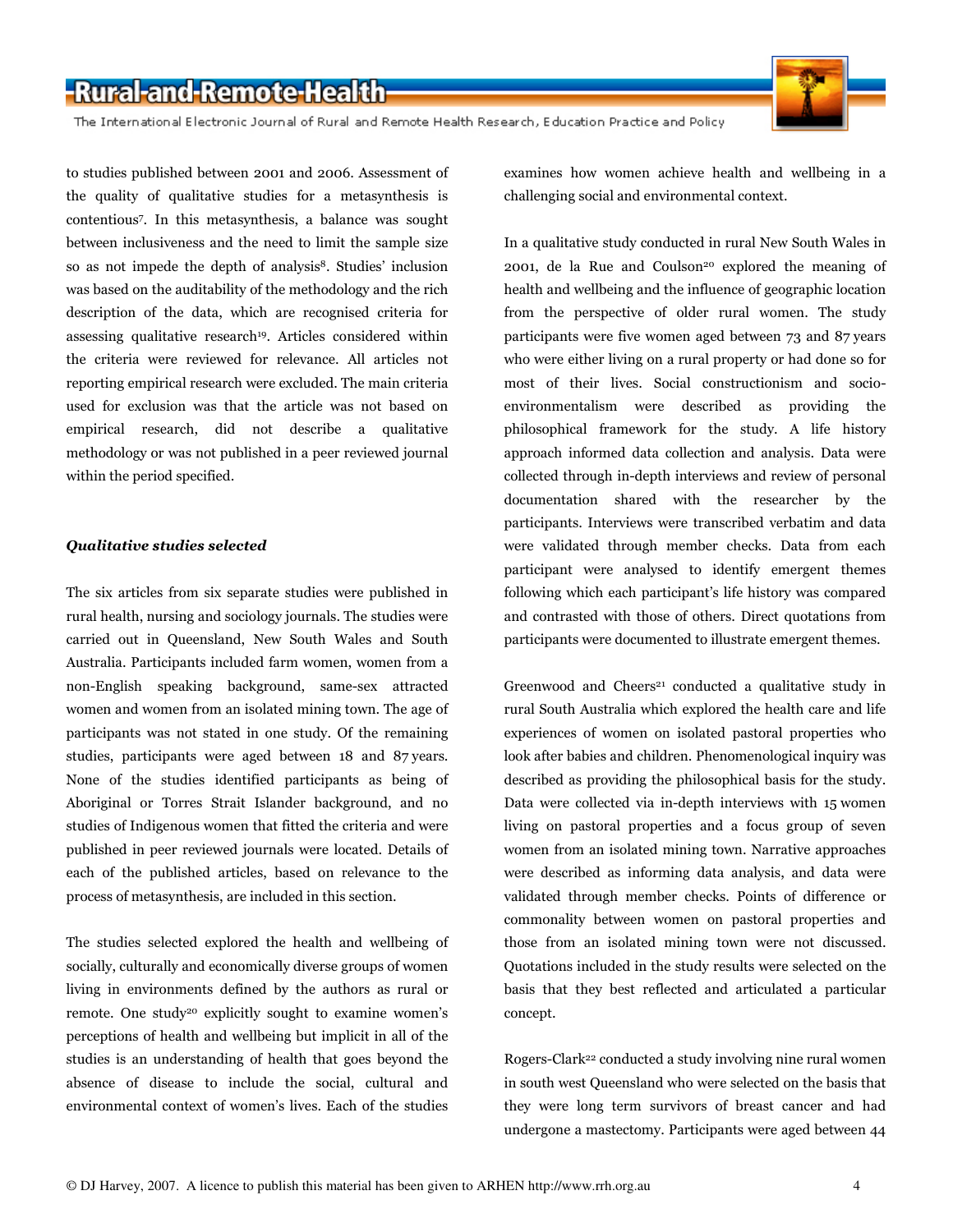The International Electronic Journal of Rural and Remote Health Research, Education Practice and Policy



and 75 years. The research question was: What responses indicating resilience assist rural women who are long term survivors of breast cancer to move on with their lives in the face of this adversity? (p35). A feminist post-modern narrative methodology involving unstructured in depth interviews with participants was utilised. The methodology sought to allow women the opportunity to tell their own stories and the meanings they drew from those experiences. Research strategies demonstrating rigour were detailed in the article. In focusing on rurality as a factor influencing women's experiences and responses to a significant life event (breast cancer), the study addressed issues relating to change and adaptability to achieve health referred to in the Ottawa Charter.

A qualitative study undertaken by Alston<sup>23</sup> in 2003 explored the social impact of drought on farm families, small businesses and small communities in New South Wales. Semi-structured interviews were conducted with 120 people including 62 farm families (37 women and 25 men). Focus groups were also held with small business members, service providers and community members. Interviews and focus groups were recorded, transcribed and analysed for emergent themes. This article adopted a case study approach which explored women's individual experiences of drought within the larger study. Cases were selected on the basis that they illustrated issues raised by a majority of women in the study. One of the women was 18 years of age and the other two were over 50 years. The article discussed a post-modern feminist approach to understanding women's experiences of drought. One of the case studies specifically explored issues related to health and wellbeing and drought, while the other two case studies also explored issues that fall within the broader understanding of health and wellbeing referred to in the Ottawa Charter. The study was included in the metasynthesis on this basis.

Edwards<sup>24</sup> conducted a qualitative study in South Australia to explore the experiences of same-sex attracted women living in rural areas and how this influences their psycho-social wellbeing. Details of a theoretical framework underpinning the research design were not included but the study design was consistent with critical theory. Interviews were conducted with a non-probability sample of seven same-sex attracted women (recruited to the study through a gay and lesbian counselling and support service) and one service provider. Interviews were recorded, transcribed and analysed for emergent themes. Summaries of interviews were sent to participants for member checks and to enable them to remove any information they considered might identify them.

Kelaher, Potts and Manderson<sup>25</sup> conducted a study of health issues among 90 women born in the Philippines and living in rural and remote Queensland. This cohort was selected for study because issues related to race, gender, socio-economic disadvantage and stigma were expected to exacerbate rural health disadvantage. The study, which is a sub-study of the Australian Longitudinal Study of Women's Health, consisted of both quantitative and qualitative components. Qualitative data were collected through semi-structured interviews and focus groups. Data were coded and analysed using the NUD\*IST (QSR Software; Melbourne, VIC, Australia) program to identify emergent themes. The areas of interest explored in the interviews included immigration experience; recognition of qualifications and access to employment and professional development; social support in Australia and the Philippines; relationship issues; perceptions and use of health services; and cultural perspectives on health and staying healthy. Details of the theoretical or philosophical basis for the study design were not included but the study design is consistent with critical theory.

#### Method of analysis

The technique of reciprocal translation was used to synthesise the studies selected<sup>9</sup>. Each of the articles was read several times. Following Ypinazar<sup>7</sup> , key concepts and findings from each study were mapped on a grid with the aim of translating the findings from one study to another. These concepts constituted the data for analysis. Identified concepts from each study were considered against each of the remaining studies, identifying common and recurring themes until all studies were considered<sup>9</sup>. These themes were then considered in relation to each study to preserve their integrity and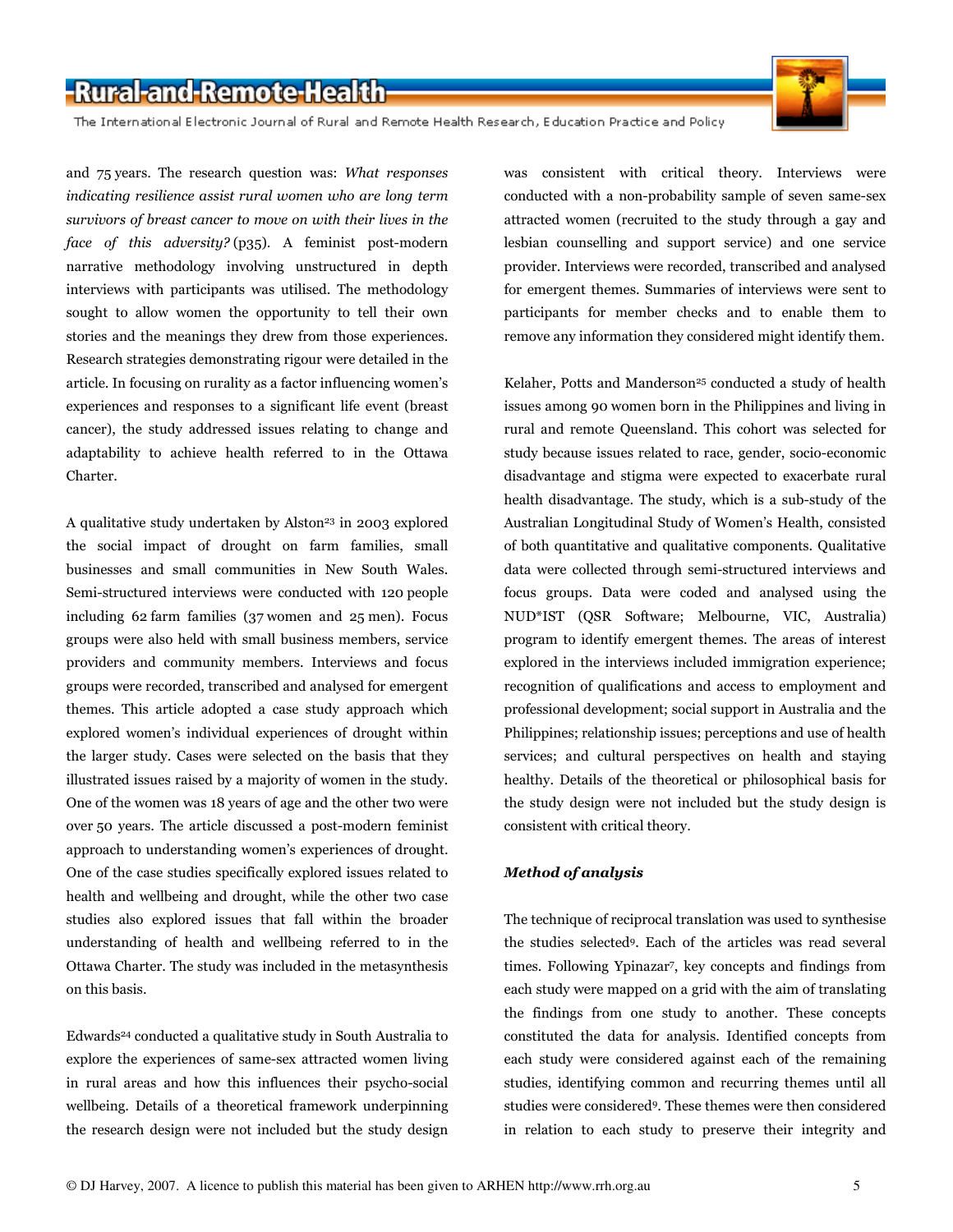The International Electronic Journal of Rural and Remote Health Research, Education Practice and Policy

subsequently mapped on a grid (Table 1). The final stage of the analysis involved considering the relationship between the themes or concepts that were the outcome of the synthesis, and constructing new interpretations based on the relationship between each of the studies. Hence the claim that metasynthesis extends interpretive possibilities and makes a fresh contribution to the literature<sup>9</sup>.

### Results

Four themes emerged from the reciprocal translation and synthesis of the studies:

- 1. Isolation
- 2. Belonging
- 3. Coping with adversity
- 4. Rural identity.

#### Isolation

Five of the studies reported ways in which isolation impacted on women's health and wellbeing. This related not only to distance from family, health and support services, but also the lack of opportunities to share feelings and experiences with others who had similar personal social and cultural experiences. The rural context presented some unique constraints in seeking out others with whom to share intimacy. These included fear of rejection and ostracism for being different from the dominant rural culture, lack of privacy and confidentiality, lack of driving skills and public transport, and lack of informal opportunities to feel connected with others<sup>22,24,25</sup>. This emotional distance from others was most keenly felt during times of crisis, ill health or changed family circumstances, such as following child birth<sup>21</sup>. These experiences were associated with a range of consequences, including feeling sad, psycho-social distress, and hospitalisation. In one study, the availability of a local and supportive female GP was important in addressing the need for emotional support<sup>21</sup>. For others, it was necessary to seek help outside their community<sup>24</sup>.

A sense of isolation persisted despite modern communications. A participant lamented that the telephone meant that people were in touch with the outside world but not each other:

…and I did speak with her, the owners actually said that she was very lonely and we arranged to speak and we used to speak every Saturday on the [VHF] radio. And that went on for two years, I did eventually meet her but in two years we got the telephone and that was the end of that, but yeah for quite some time I had no idea who she was except that she was a mum with a couple of kids and didn't have anybody to speak with $^{21,p6}$ .

#### Belonging

In two studies, participants referred to an inner peace associated with a spiritual connection to the land<sup>20,22</sup>. This was described in terms of a love of the land, having 'come from the land' and a sense of wholeness derived from a personal connection and sense of intimacy with the land. The connection with the land is described as engendering a healing quality<sup>22</sup> and a sense of personal power<sup>20</sup> which had a positive influence on health and wellbeing. This sense of belonging was associated with women in the mid- or olderage groups who were living on a rural property. Living on the land was described as more than a place to live. It engendered a whole way of life that shaped day-to-day living and personal, family and community relationships. However, for other women on rural properties, the experience of rural living was predominantly one of meeting societal expectations of coping, with little compensation in terms of lifestyle<sup>21,23</sup>.

A sense of belonging was also associated with feeling connected to others in the community through expectations of interdependence during times of need $22$ . However, for others, a sense of belonging necessitated negotiating cultural differences and adopting rural social norms in order to gain acceptance<sup>25</sup>.

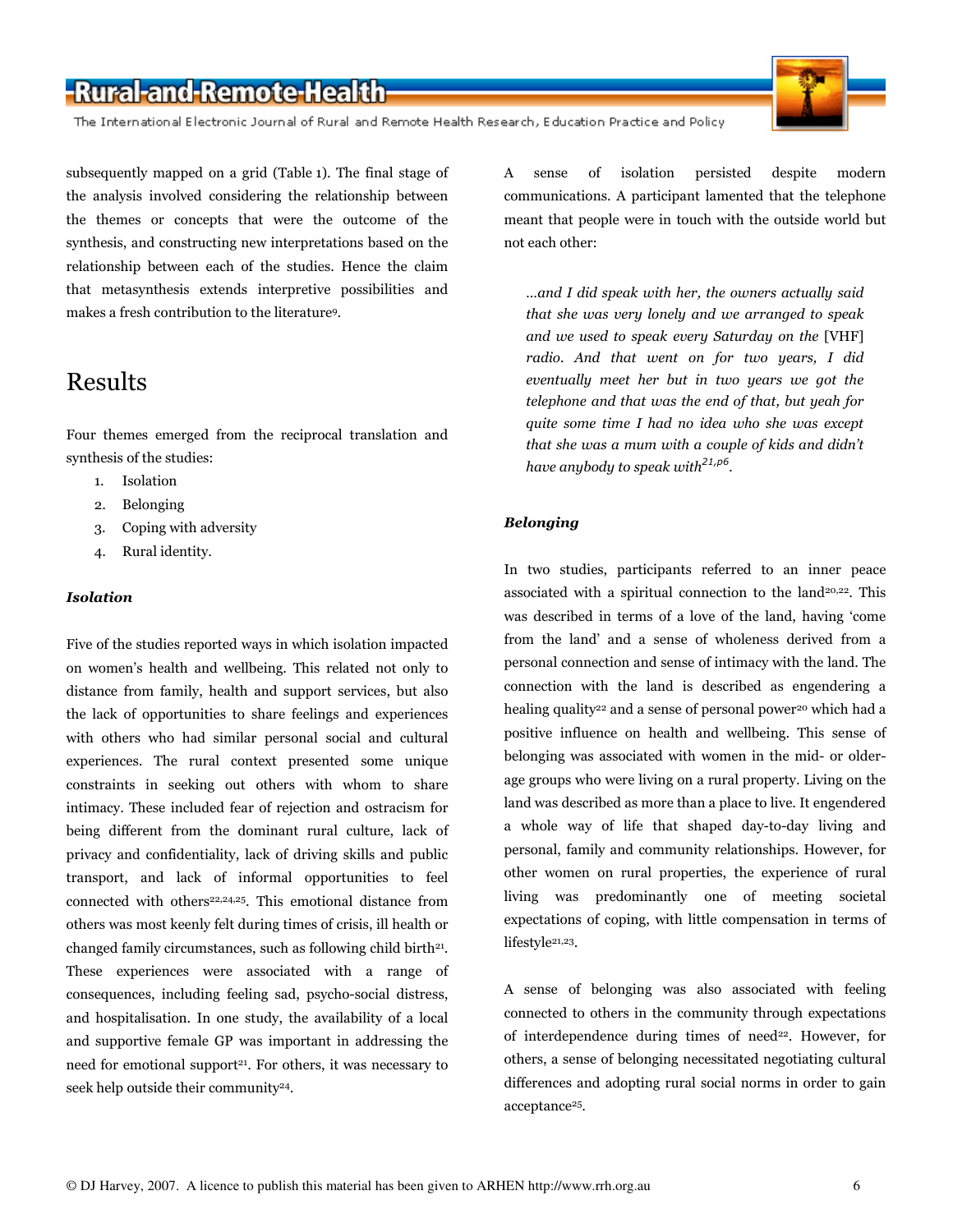The International Electronic Journal of Rural and Remote Health Research, Education Practice and Policy

#### Coping with adversity

Coping with adversity was a central theme in all of the studies. Participants regarded adversity as an inevitable part of rural life, and being able to cope with whatever comes along was expected. For some women, this entailed adding to existing farm and family income by doing off-farm paid work, compromising their own health in the process<sup>23</sup>. In the study of older rural women, rural living was conceptualised as a resource and a 'shield' for coping with the 'other life' around you20,p5. Contrary to expectations of support in times of crisis, women who felt that they didn't fit in with rural social and cultural norms were constrained from seeking help by a lack of acceptance and confidentiality<sup>24</sup>.

In other studies, women felt that while family and friends offered practical support, they were in a sense coping alone for a range of reasons. These included sparing others, financial constraints, embarrassment at their situation or lack of practical alternatives and support<sup>21-23</sup>. In two studies participants did express resistance, almost exasperation with the dominant discourse of self-reliance and coping by expressing a desire to escape and have a different life by 'getting in the car and just going'21,p5, or to 'get in my car and just go north and leave the whole lot behind'<sup>23,p163</sup>. Despite this, the women continued to fulfil what they believed to be their caring and support role in the family and the community.

#### Rural identity

All of the studies explored the construct of a gendered rural identity. Consistent with the literature5,12, participants articulated and valued an identity as rural women. This involved being responsible, self-reliant, organised, physically and mentally strong, positive, competent, caring and supportive. It also involved being able to fulfil multiple roles in the family, paid work force and the community. In two studies, being a 'woman of the land' was found to go beyond lifestyle and personal character traits to encompass a spiritual connection with the land from which women derived strength and an inner peace<sup>20,22</sup>. These findings imply a homogeneity among rural women that was not shared by women in some studies.

While the sense that 'everybody knows everybody' can facilitate a sense of belonging, the visibility of daily life, and conformity to an accepted rural identity, can marginalise and exclude women who do not share this persona. Same sexattraction carried with it a fear of exposure and harassment. Denial and conformity to achieve acceptance resulted in personal distress<sup>24</sup>. Some women also experienced stigma and alienation as a result of ethnic identity<sup>25</sup>.

### Discussion

The study findings highlight the impact on health and wellbeing of the diverse social and cultural experiences of rural women. The social experiences of rural women varied according to their age, socio-economic status, sexuality, ethnicity and whether they lived on rural properties. The heterogeneity of rural women is often overlooked in the literature. In a review of scholarly literature and mass media in Australia, Grace and Lennie<sup>26</sup> noted a tendency to overlook varied lifestyles and equate 'rural women' with farming women. Sharma and Rees<sup>27</sup> found that, despite indicators that they experience significant mental distress, the mental health and wellbeing of women living in remote mining towns had been virtually overlooked in the literature. Indigenous Australians make up a large proportion of the population in remote areas<sup>28</sup>, yet this review found that there are few published studies relating to the health and wellbeing of Indigenous women. Marginalised groups, such as same-sex attracted women, Indigenous women and those from culturally and linguistically diverse backgrounds, may experience aspects of rurality that are detrimental to their health and wellbeing<sup>29-30</sup>. Studies that portray rural women as a homogeneous, satisfied and healthy group obscure the way in which geographical location intersects with social, cultural and economic factors to influence the health and wellbeing of rural women.

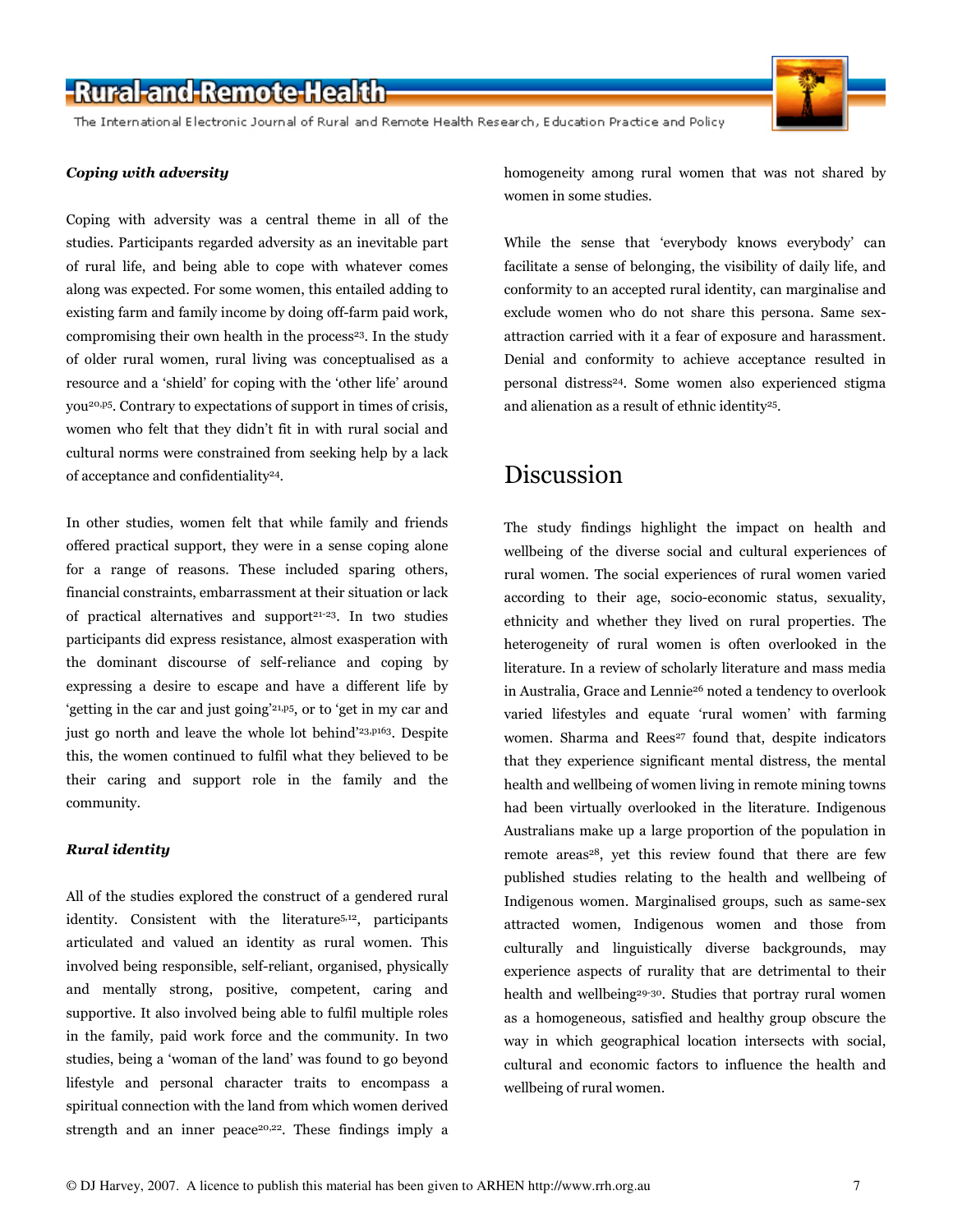



#### Table 1: Key themes derived from reciprocal translation of original studies<sup>20-22</sup>

| <b>Theme</b>                | Article content                                                                                                              |                                                                                                                                                                                                                                                                                                                                               |                                                                                                                                                                                                                       |  |  |
|-----------------------------|------------------------------------------------------------------------------------------------------------------------------|-----------------------------------------------------------------------------------------------------------------------------------------------------------------------------------------------------------------------------------------------------------------------------------------------------------------------------------------------|-----------------------------------------------------------------------------------------------------------------------------------------------------------------------------------------------------------------------|--|--|
|                             | de la Rue and Coulson,                                                                                                       | Greenwood & Cheers, 2003[21]                                                                                                                                                                                                                                                                                                                  | Rogers-Clark, 2002-                                                                                                                                                                                                   |  |  |
|                             | 2003[20]                                                                                                                     |                                                                                                                                                                                                                                                                                                                                               | 2003[22]                                                                                                                                                                                                              |  |  |
| <b>Isolation</b>            |                                                                                                                              | Not being able to participate in farm<br>activities.<br>Separated from loved ones.<br>Not being able to share experiences.<br>Loneliness.<br>In touch with the 'outside world' but not<br>each other.<br>Lack of intimacy.<br>Dealing with danger.<br>Communicating with others.<br>Missing the company of other women.<br>Family separation. | Geographical isolation<br>from professional support<br>services.<br>Lack of privacy and<br>confidentiality constrain<br>sharing of experiences and<br>feelings.<br>Feeling physically<br>different.                   |  |  |
| <b>Belonging</b>            | Spiritual underpinning to<br>life.<br>Inner peace.                                                                           |                                                                                                                                                                                                                                                                                                                                               | Inner peace.<br>Spiritual connection to the<br>land.<br>A sense of intimacy with<br>others.                                                                                                                           |  |  |
| Coping<br>with<br>adversity | Land and rural lifestyle as<br>protector.<br>Health a resource for<br>living.<br>Learn to live with<br>whatever comes along. | Coping alone.<br>Financial constraints.<br>No relief.<br>Meeting expectations of coping.<br>Compromising own health.<br>Resistance - escape.<br>Reaching a crisis.<br>Finding help elsewhere.<br>Inevitability of coping.<br>Feeling unprepared.<br>Responsibility for others.                                                                | Financial constraints.<br>Lack of options for choice<br>of professional support.<br>Practical support from<br>family and friends a<br>'given' in rural areas.<br>Learning to live with<br>adversity.<br>Coping alone. |  |  |
| <b>Rural</b><br>identity    | 'Woman of the land' as<br>positive identity.<br>Alston, 2006[23]                                                             | Being able to cope.<br>Being organized.<br>Being responsible.<br><b>Edwards</b> , 2005[24]                                                                                                                                                                                                                                                    | Being physically and<br>mentally strong.<br>Being self reliant.<br>Fulfilling expected roles.<br>Being positive.<br><b>Kelaher, Potts and</b>                                                                         |  |  |
|                             |                                                                                                                              |                                                                                                                                                                                                                                                                                                                                               | Manderson, 2001[25]                                                                                                                                                                                                   |  |  |
| Isolation                   | Geographical<br>isolation<br>from professional support.<br>Not being able to share<br>feelings.                              | Feeling different.<br>Lack of social networks.<br>Concealing difference.<br>Isolation enforced by fear of rejection<br>and ostracism.<br>Lack of intimacy.<br>Distance from support services.                                                                                                                                                 | Lack<br>of contact<br>with<br>family overseas.<br>Lack of local support<br>Networks.<br>Physical and social<br>isolation due to lack<br>of driving skills.                                                            |  |  |
| <b>Belonging</b>            |                                                                                                                              | Feeling comfortable with where you<br>live.<br>Having a public persona that conforms<br>to social norms.                                                                                                                                                                                                                                      | Need<br>to<br>negotiate<br>different cultural norms.<br>Concerns about negative<br>public perceptions of<br>Filipina culture.                                                                                         |  |  |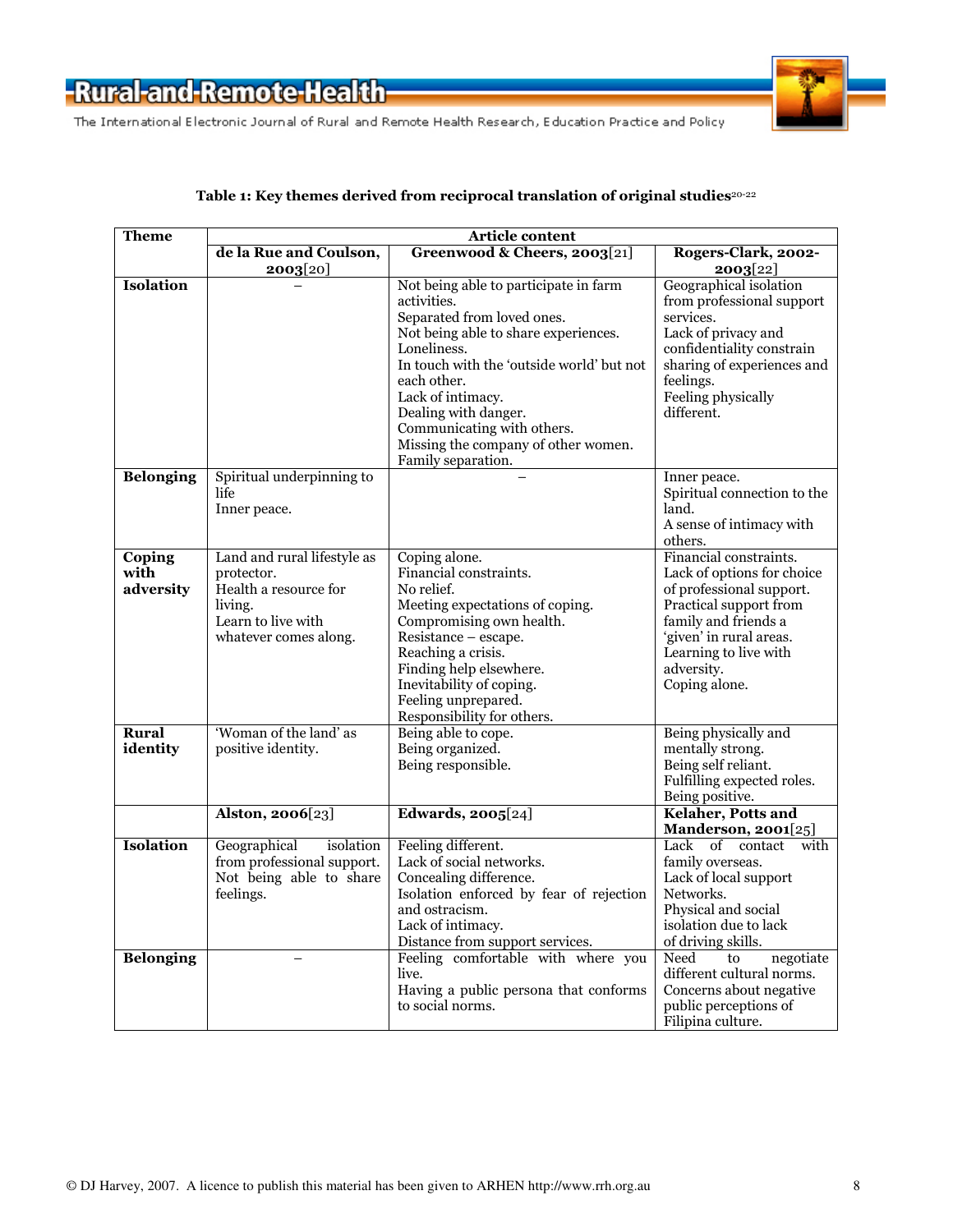

The International Electronic Journal of Rural and Remote Health Research, Education Practice and Policy

#### Table 1: continued

| <b>Theme</b> | Article content                          |                                          |                                                 |  |
|--------------|------------------------------------------|------------------------------------------|-------------------------------------------------|--|
|              | Alston, $2006[23]$                       | Edwards, $2005[24]$                      | Kelaher, Potts and                              |  |
|              |                                          |                                          | Manderson, 2001[25]                             |  |
| Coping       | Doing paid work to                       | Lack of privacy constrains help seeking. | Lack of support services                        |  |
| with         | support family.                          | Reaching a crisis.                       | for mothers and babies.                         |  |
| adversity    | Monitoring and<br>prioritising health of | Finding help.                            | Strong Filipina cultural<br>networks developed. |  |
|              | others over                              |                                          | Taking responsibility for                       |  |
|              | self.Compromising own                    |                                          | settling in.                                    |  |
|              | health in order to 'cope'.               |                                          | Lack of confidentiality                         |  |
|              | Coping as an imperative                  |                                          | constrains help seeking.                        |  |
|              | due to lack of alternatives              |                                          |                                                 |  |
|              | and support.                             |                                          |                                                 |  |
|              | Resistance – escape,                     |                                          |                                                 |  |
|              | seeking independence.                    |                                          |                                                 |  |
|              | Coping with an uncertain                 |                                          |                                                 |  |
|              | future.                                  |                                          |                                                 |  |
|              | Opportunities foregone.                  |                                          |                                                 |  |
|              | Strained personal                        |                                          |                                                 |  |
|              | relationships.                           |                                          |                                                 |  |
| Rural        | Self reliance a strength.                | Constrains acknowledging and naming      | Clash between rural                             |  |
| identity     | Self reliance as source of               | difference.                              | Australian and Filipina                         |  |
|              | pride.                                   | Denial and conformity to achieve         | cultural values.                                |  |
|              | Societal expectations of                 | acceptance.                              |                                                 |  |
|              | rural self reliance.                     | Meeting community expectations.          |                                                 |  |
|              | Public self reliance/                    | Constraints of a shared public identity. |                                                 |  |
|              | private embarrassment at                 | Fear of exposure and harassment for      |                                                 |  |
|              | social circumstances                     | being different.                         |                                                 |  |
|              | Multiple family, work<br>roles.          |                                          |                                                 |  |
|              |                                          |                                          |                                                 |  |
|              | Being responsible.<br>Coping despite ill |                                          |                                                 |  |
|              | health/injury.                           |                                          |                                                 |  |
|              |                                          |                                          |                                                 |  |

The metasynthesis has identified ways in which aspects of rural living impact in positive and negative ways on women's health and wellbeing. Some women referred to the important contribution that a sense of connectedness to others and their community made to health and wellbeing<sup>22</sup>. Social support networks can enhance health status by helping people remain resilient to adversity<sup>31</sup>. Leipert and Reutter<sup>32</sup> found that women in geographically isolated areas of northern Canada developed resilience by seeking and receiving social support from others. However, geographical isolation can mean distance from services and support networks, with consequences for emotional wellbeing, particularly during times of adversity or crisis. Isolation can also be experienced as a lack of acceptance by and intimacy with like-minded people with whom women feel comfortable sharing their

feelings and concerns. Despite the sense of community and practical support associated with rural life, a lack of privacy and confidentiality can constrain help seeking, compounding a sense of isolation. Nonetheless, some mid-aged and older women from rural properties referred to a spiritual connection with the land which enhanced a sense of wellbeing, despite the challenges. According to Allen<sup>33</sup>, people may subscribe to an idealised notion of a healthy rural lifestyle because it gives them a sense of belonging and connectedness. Aspects of rural life that might otherwise be construed as negative are reinterpreted positively to reinforce a sense of belonging.

The study findings also highlight the influence of a socially constructed gendered rural identity on health and wellbeing.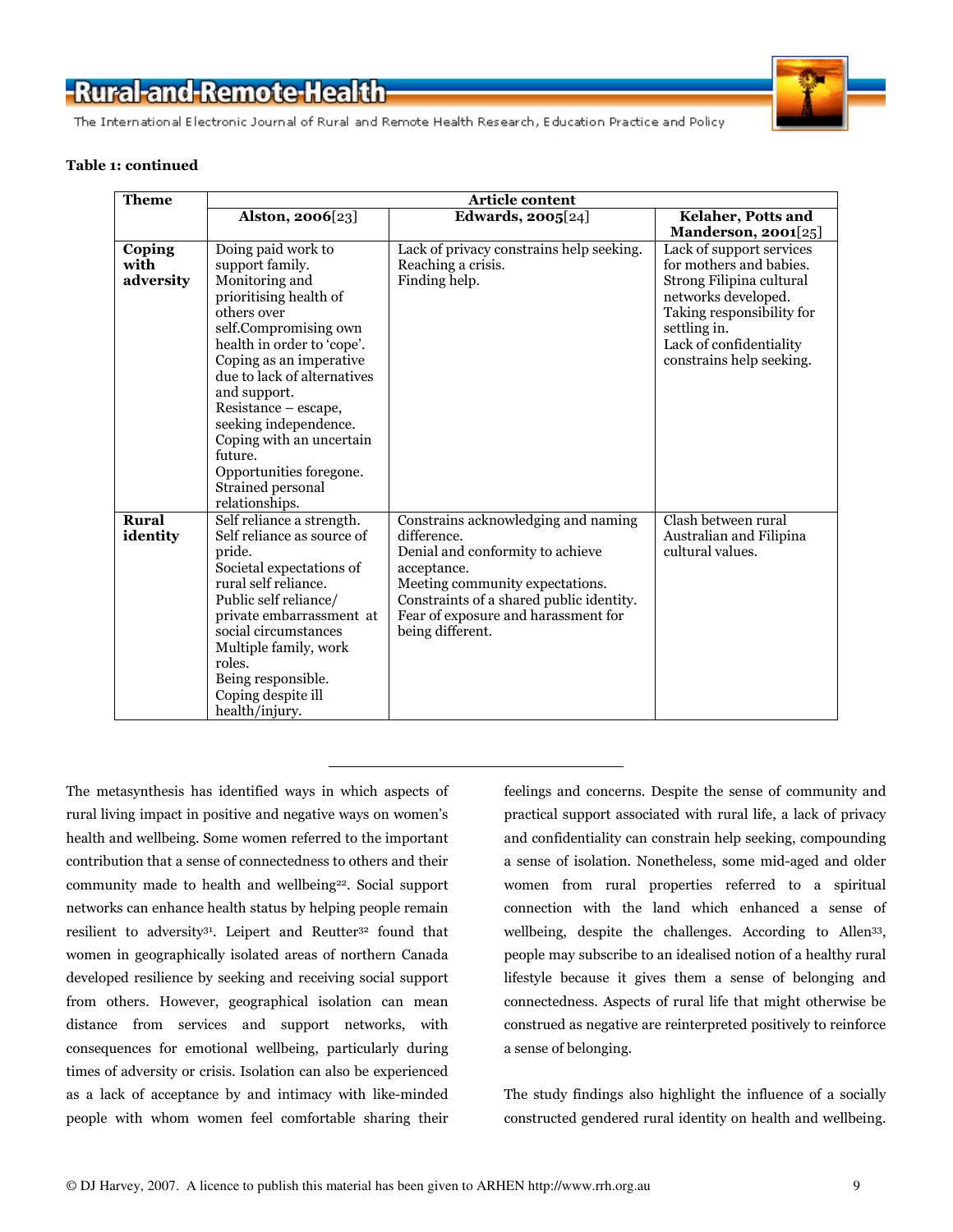The International Electronic Journal of Rural and Remote Health Research, Education Practice and Policy

Rural women play a pivotal role in maintaining family and community welfare, particularly during prolonged drought<sup>14</sup>. Patriarchal constructions of rurality focus on women's domestic roles in the home, family and community, and undervalue women's other roles<sup>12</sup>. During times of adversity, women may compromise their own health and wellbeing by assuming an inequitable share of the work of supporting their families and community<sup>34</sup>. However, in finding that women identify self-reliance and the ability to cope with adversity as a strength and source of pride21-23, this metasynthesis supports assertions that rural women reject portrayals of themselves as disempowered<sup>35</sup> or as victims<sup>26</sup>. Nonetheless, the metasynthesis reveals an underlying resistance by women to conceptualisations of themselves as the saviours of rural Australia.

Further research is needed to understand the way in which health and wellbeing are shaped by societal expectations of the role and responsibilities of rural women and by the rural environment. Stereotypical views of rural women as stoic, used to adversity and self-reliant<sup>36</sup> may be detrimental to their health. The studies in the metasynthesis reveal that women have voiced resistance to expectations that they can cope with whatever comes along without adequate support. However, it is not clear how women negotiate rural identity and the broader social, cultural and physical environment in which they live, in order to achieve health and wellbeing. Research which draws on the voices of women themselves is needed to explicate this further.

### Conclusion

In this article, six qualitative empirical studies that explored how rural women achieve health and wellbeing were analysed using the methodological framework of metasynthesis. Reciprocal translation of key themes among studies has expanded the relevance of each study beyond the initial population and setting. It has also added to our depth of understanding of the social experiences of rural women associated with health and wellbeing.

Perceptions that rural women are coping well despite overall rural health disadvantage, lack of services and harsh social and environmental conditions conceal the complex ways in which health and wellbeing are shaped by a range of individual, social, economic, cultural and geographical factors. The findings of this study exhibit a tension between a sense of belonging to a close knit rural community and the experience of social and geographical isolation. The study findings also reveal tension between adherence to a strong gendered rural identity that fosters a culture of stoicism and self-reliance, and feelings of resistance to societal expectations of coping with adversity. Exploring how rural women achieve health and wellbeing is important in developing policies and practices that are meaningful and relevant to women and do not entrench existing inequalities. The findings of this study demonstrate that it is necessary to move beyond stereotypical views of rural women and simplistic notions of rurality to explore the social, cultural, economic and geographical factors which shape women's experiences of health and wellbeing.

### References

1. McDonald J, Brown L, Murphy A. Strengthening primary health care: building the capacity of rural communities to access health funding. Australian Journal of Rural Health 2002; 10: 173-177.

2. Brown WJ, Young AF, Byles JE. Tyranny of distance? The health of mid-age women living in five geographical areas of Australia. Australian Journal of Rural Health 1999; 7: 148-154.

3. Creswell JW. Research design qualitative and quantitative approaches. Thousand Oaks, CA: Sage, 1994.

4. Commonwealth Department of Health and Aged Care. National action plan for promotion, prevention and early intervention for mental health. Canberra, ACT: Mental health and Special Programs Branch, Commonwealth Department of Health and Aged Care, 2000.

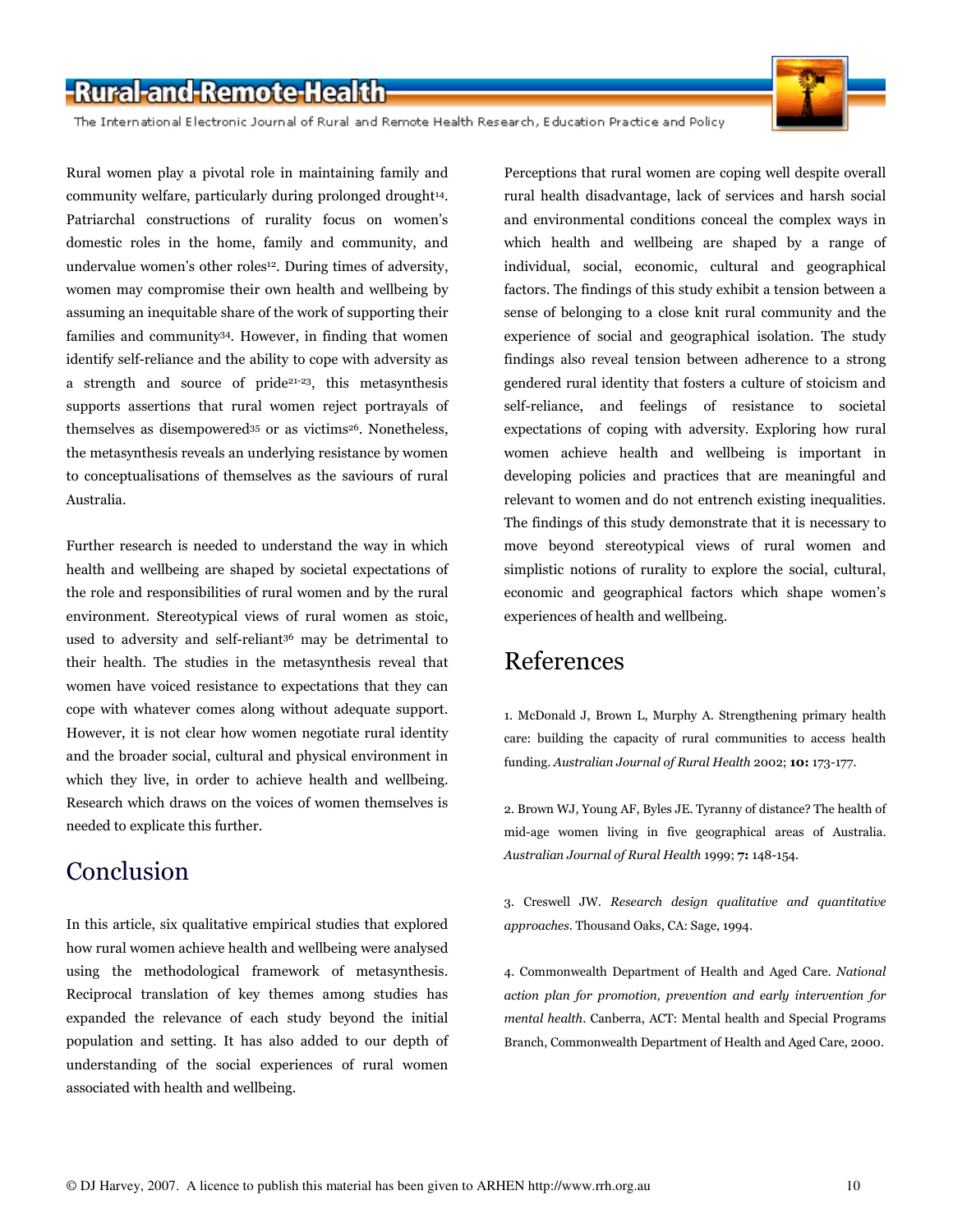The International Electronic Journal of Rural and Remote Health Research, Education Practice and Policy

5. Bramston P, Rogers-Clark C, Hegney D, Bishop J. Gender roles and geographic location as predictors of emotional distress in Australian women. Australian Journal of Rural Health 2000; 8: 154-160.

6. Curtis S, Rees Jones I. Is there a place for geography in the analysis of health inequality? In: M Bartley, D Blane, G Davey Smith (Eds). The Sociology of Health Inequalities. Oxford: Blackwell Publishers, 1998; 85-112.

7. Ypinazar VA, Margolis SA, Haswell-Elkins M, Tsey K. Indigenous Australians' understandings regarding mental health and disorders: a metasynthesis of the literature. Australian and New Zealand Journal of Psychiatry 2007; 41: 467-478.

8. Sandelowski M, Docherty S, Emden C. Qualitative metasynthesis: issues and techniques. Research in Nursing & Health 1997; 20: 365-371.

9. Britten N, Campbell R, Pope C, Donovan J, Morgan M, Pill R. Using meta ethnography to synthesise qualitative research: a worked example. Journal of Health Services Research Policy 2002; 7: 209- 215.

10. Dempsey K. A man's town inequality between women and men in rural Australia. Melbourne, VIC: Oxford University Press Australia, 1992.

11. Franklin M, Short L, Teather EK (Eds). Country women at the crossroads: perspectives on the lives of rural women in the 1990's. Armidale, NSW: University of New England Press, 1994.

12. Alston M. Women on the land the hidden heart of rural Australia. Kensington NSW: UNSW Press, 1995.

13. Teather EK. The double bind: being female and being rural: a comparative study of Australia, New Zealand and Canada. Rural Society 1998; 8: 209-221.

14. Stehlik D, Lawrence G, Gray I. Gender and drought: experiences of Australian women in the drought of the 1990's. Disasters 2000; 24: 38-53.

15. Bock BB, Shortall S (Eds). Rural gender relations issues and case studies. Oxfordshire: CABI Publishing, 2006.

16. Panelli R, Gallagher LM. "It's your whole way of life really": negotiating work, health and gender. Health and Place 2003; 9: 95-105.

17. Wass A. Promoting health the primary health care approach, 2nd edn. Sydney, NSW: Harcourt Australia, 2000.

18. Harvey D J, Williams R, Hill K. A flying start to health promotion in remote north Queensland, Australia: the development of Royal Flying Doctor Service field days. Rural and Remote Health 6: 485. (Online) 2006. Available: www.rrh.org.au (Accessed 9 July 2007).

19. Cresswell JW. Qualitative inquiry and research design choosing among five traditions. Thousand Oaks: Sage, 1998.

20. de la Rue M, Coulson I. The meaning of health and wellbeing: voices from older rural women. Rural and Remote Health 3: 192. (Online) 2003. Available: www.rrh.org.au (Accessed 9 July 2007).

21. Greenwood G, Cheers B. Women, isolation and bush babies. Rural and Remote Health 2: 99. (Online) 2002. Available: www.rrh.org.au (Accessed 9 July 2007).

22. Rogers-Clark C. Living with breast cancer: the influence of rurality on women's suffering and resilience. A post-modern feminist inquiry. Australian Journal of Advanced Nursing 2002-2003;  $20(2): 34-39.$ 

23. Alston M. 'I'd like to just walk out of here': Australian women's experience of drought. Sociologia Ruralis 2006; 46: 154-170.

24. Edwards J. Invisibility, safety and psycho-social distress among same-sex attracted women in rural South Australia. Rural and Remote Health 5: 343. (Online) 2005. Available: www.rrh.org.au (Accessed 9 July 2007).

25. Kelaher M, Potts H, Manderson L. Health issues among Filipino women in remote Queensland. Australian Journal of Rural Health 2001; 9: 150-157.